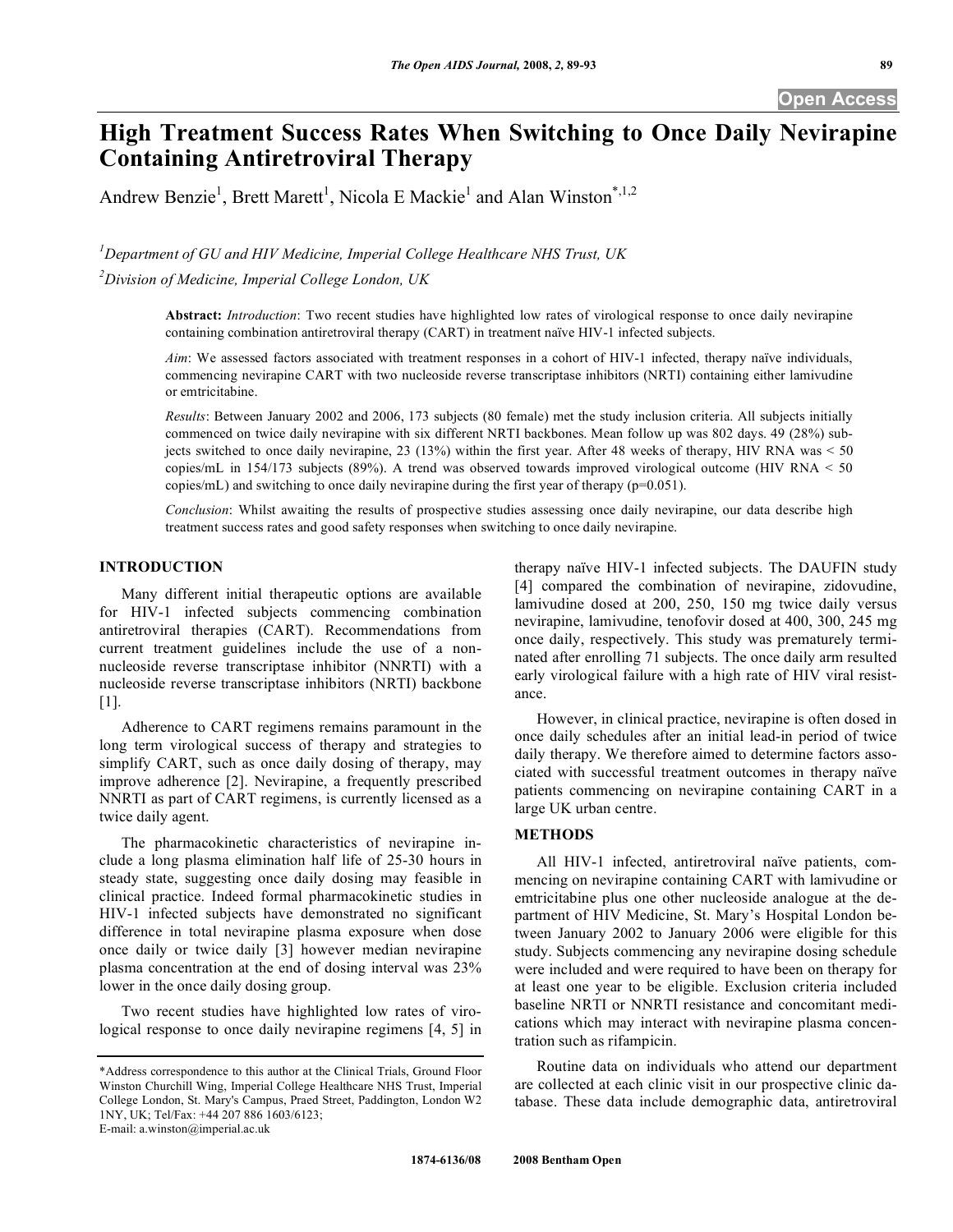therapy history and laboratory parameters. Data downloaded for this analysis included a full dataset to 01 January 2007.

 From this database antiretroviral history was collected. Baseline was considered the time CART was commenced. In addition, we collected the following data for each clinic visit from baseline until January 2007 (thereby providing the range of follow period for this cohort of a minimum of one year to a maximum of five years); CD4 lymphocyte count (cells/uL), plasma HIV RNA (copies/mL), serum alanine aminotransferase (ALT) and total cholesterol.

#### **Statistical Analyses**

 All statistical calculations were performed using SPSS for Windows version 14.0. Factors associated with virological response, changes in CD4+ lymphocyte count and changes in total cholesterol over 48 weeks were assessed in a univariate model by linear regression. The potential predictors assessed were baseline and nadir CD4+ cells/ $\mu$ L, gender, baseline HIV RNA log10 copies/mL, NRTI backbone and switching NRTI backbone or to once daily nevirapine in the first year of therapy. Multivariate analyses were performed on parameters in univariate models with p-values less than 0.10, using a stepwise-forward method.

# **RESULTS**

#### **Baseline**

 During this four year period, 173 previously therapy naive HIV-1 infected subjects commenced a nevirapine containing CART regimen and were eligible for the analysis. All patients commenced on twice daily nevirapine initially. Baseline characteristics are shown in Table **1**. Within this cohort, six different initial NRTI backbones were prescribed based on clinician choice with zidovudine-lamivudine the most frequently used (68%) reflecting prescribing practices at this time.

## **Patient Follow Up, Virological and Immunological Responses**

 Total patient follow up on nevirapine in this cohort represents 380 person years. Mean (range) follow up from the start of nevirapine to the last date when data analysis performed was 802 (60 -1824) days. At week 48, 85% of subjects had a viral load < 50 copies/mL and a mean CD4 cell count increase of 204 cells/ $\mu$ L. Follow up parameters over the five year period are shown in Table **2**.

## **Changes to Antiretroviral Therapy**

 Over the five year study period, forty-nine (28%) of subjects switched from twice daily to once daily nevirapine dosing, with a median time to switch of 576 days. Of interest, all subjects had an undetectable plasma HIV RNA prior to this switch and 23 (13%) of subjects switched to once daily nevirapine during the first year of therapy at a mean (SD) time of 140 (107) days.

 Forty-two subjects (24%) ceased nevirapine CART which was due to virological failure in 11 and physician de-

|                                            |                | <b>Number</b>  | (%) Unless Otherwise Stated |
|--------------------------------------------|----------------|----------------|-----------------------------|
| <b>Baseline Characteristics</b>            |                |                |                             |
| Number of Patients                         |                | 173            | (100.00)                    |
| Gender                                     | male           | 93             | 54.0                        |
|                                            | female         | 80             | 46.0                        |
| NRTI Backbone (baseline)                   | $AZT + 3TC$    | 117            | (68.0)                      |
|                                            | $TDF + 3TC$    | 17             | (10.0)                      |
|                                            | $ABC + 3TC$    | 11             | (6.0)                       |
|                                            | $dAT + 3TC$    | $\overline{c}$ | (1.0)                       |
|                                            | $ddI + 3TC$    | 1              | (1.0)                       |
|                                            | $TDF + FTC$    | 25             | (14.0)                      |
| CD4 nadir (cells/uL), mean (range)         |                | 170            | $(10 - 490)$                |
| CD4 at start of nevirapine (cells/uL),     | overall        | 207            | $(10 - 540)$                |
| mean (range)                               | male           | 214            | $(20 - 540)$                |
|                                            | female         | 201            | $(10 - 520)$                |
| Male with baseline $CD4+ > 400$ cells/uL   |                | $\overline{4}$ | $\overline{4}$              |
| Female with baseline $CD4+$ > 250 cells/uL |                | 16             | 20                          |
| Ethnicity                                  | Caucasian      | 131            | 76                          |
|                                            | African origin | 39             | 22                          |
|                                            | Other          | 3              | $\overline{c}$              |
| Viral load at start of CART                |                | 4.98           | $(1.90 - 6.69)$             |
| (log10 copies/mL), mean (range)            |                |                |                             |

**Table 1. Patient Characteristics, Baseline Antiretroviral Therapy**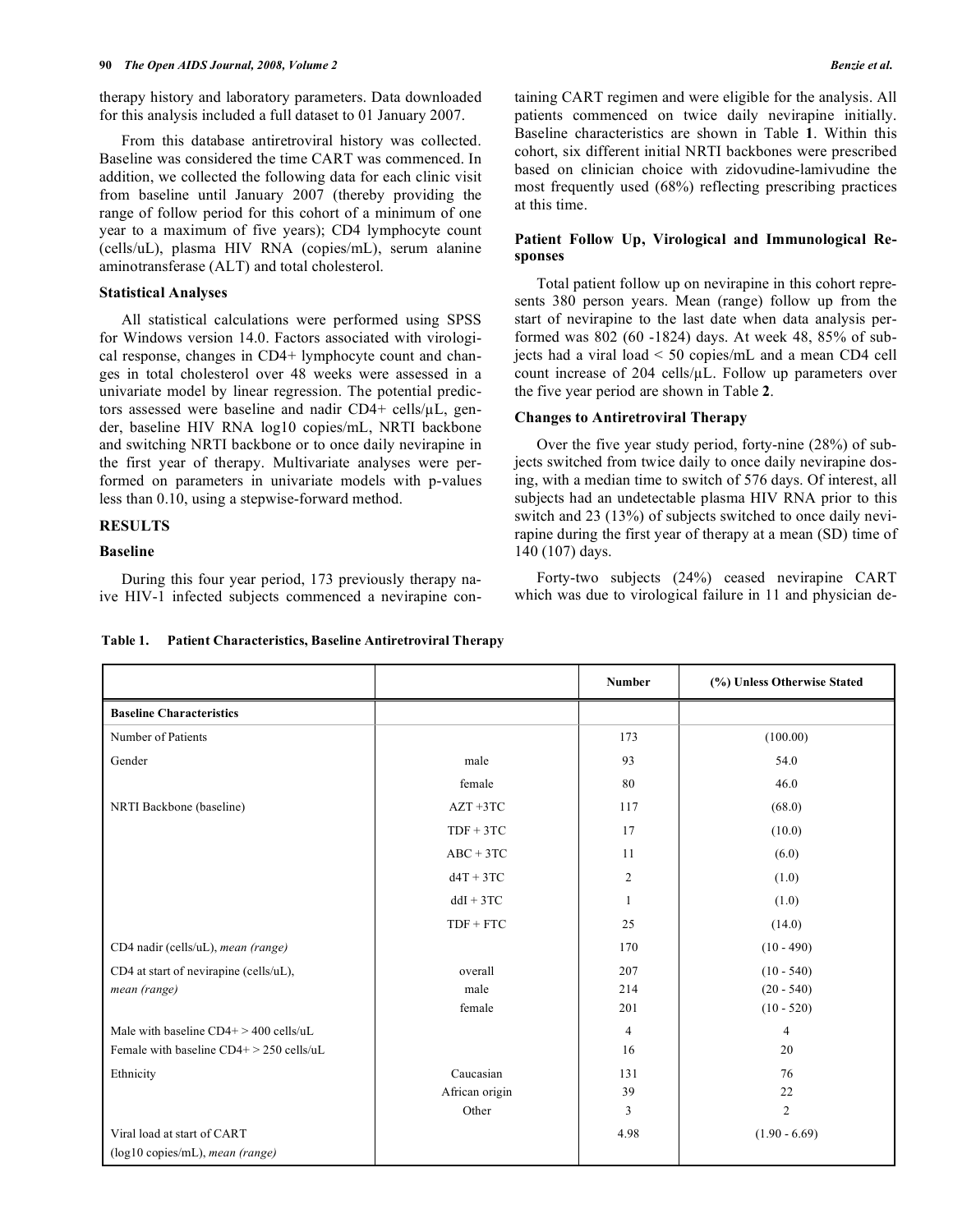| Time on<br>Nevirapine | Total<br><b>Number</b> | Detectable HIV RNA.<br>$>50$ Copies/mL $(\% )$ | Mean CD4 Count.<br>Cells/uL(SD) | <b>Switch to Once Daily</b><br>Nevirapine, $n$ $\left(\frac{9}{6}\right)$ | ALT,<br>IU(SD) | <b>Total Cholesterol.</b><br>mmol/L(SD) | HDL,<br>mmol/L(SD) |
|-----------------------|------------------------|------------------------------------------------|---------------------------------|---------------------------------------------------------------------------|----------------|-----------------------------------------|--------------------|
| Baseline              | 173                    |                                                | 232(121)                        |                                                                           | 27(25)         | 3.98(0.75)                              | 1.08(0.30)         |
| Week 8                | 173                    |                                                |                                 |                                                                           | 60(11)         |                                         |                    |
| One year              | 169                    | 15(8.7)                                        | 362 (159)                       | 23(13.3)                                                                  | 28(19)         | 4.89(1.0)                               | 1.40(036)          |
| Two years             | 129                    | 8(6.2)                                         | 388 (183)                       | 9(5.2)                                                                    | 31(24)         | 4.96(0.8)                               | 1.46(0.44)         |
| Three years           | 84                     | 7(8.3)                                         | 466 (200)                       | 6(3.5)                                                                    | 39(33)         | 4.96(1.1)                               | 1.47(0.50)         |
| Four years            | 52                     | 2(3.8)                                         | 402 (207)                       | 8(4.6)                                                                    | 36(26)         | 5.09(0.96)                              | 1.43(0.46)         |
| Five years            | 22                     | 1(4.5)                                         | 418 (186)                       | 2(1.2)                                                                    | 24(13)         |                                         |                    |

**Table 2. Laboratory Parameters and Dosing Schedules Over Study Period** 

cision in the remaining group. Mean time to ceasing nevirapine was 252 days (range 110 - 1184). Interestingly, no patients ceased nevirapine after switching to a once daily regimen. Neither gender, baseline CD4 lymphocyte count or ALT at week 8 were significantly associated with ceasing nevirapine CART.

 Changes to NRTI backbones were frequently observed in this cohort with 76 (44%) of the cohort undergoing at least one switch. This was predominantly in subjects commencing on a zidovudine containing regimen with 58 of 117 subjects (50%) switching in this group.

#### **Factors Associated with Virological Response and Changes in Laboratory Parameters Over 48 Weeks**

 Factors associated with an undetectable plasma HIV RNA to less than 50 copies/mL at week 48 are shown on Table **3**. Although no parameter was statistically significantly associated with virological response, both baseline viral load and switching to once daily nevirapine in the first year of therapy had p-values below 0.10 in univariate and multivariate analyses.

 No associations were observed between the NRTI backbones most frequently prescribed at baseline in this cohort and changes in CD4 lymphocyte count, total plasma cholesterol over 48 weeks or having an undetectable plasma HIV RNA at week 48. During the first year of therapy, seven subjects switched NRTI backbone, all from a zidovudine containing regimen. When excluding these subjects from this analysis, no significant associations were observed with the above parameters.

 Furthermore, no significant association between changes in alanine aminotransferase (ALT) and switching to once daily nevirapine were observed at weeks 8, 24 or 48 (pvalues above 0.20 all analyses).

#### **DISCUSSION**

 In this study, high treatment success rates were observed in subjects receiving nevirapine containing CART regimens including once daily nevirapine regimens; overall total patient follow up represented 380-patient-years, and low rates of virological failure were observed (6.3%). Female subjects are often under-represented in studies assessing antiretroviral treatment responses and gender differences are often not addressed. Our data is of importance as 46% of our cohort were female, with no gender differences in treatment responses observed.

 Although numbers were small, there was a trend towards improved outcomes (p=0.051, multivariate analysis) using once daily nevirapine containing regimens. This may be associated with the improved adherence and tolerability of once daily antiretroviral therapy compared to more frequent dosing schedules [2].

 Several factors may explain the high treatment success rates observed with once daily nevirapine dosing in this cohort, compared to other studies [4]. Firstly all subjects were commenced on twice daily nevirapine as initial CART therapy, and then switched to once daily dosing. Prospective studies are needed to assess once daily nevirapine as initial antiretroviral therapy and two international randomised controlled trials are currently underway. Secondly, all subjects in our study had no documented NNRTI resistance at baseline, whereas baseline resistance data have not been presented for all subjects in other studies [5].

 Low rates of success of once daily nevirapine in therapy naïve subjects has been associated with a high baseline viral load (above 100 000 copies/mL) [5]. This result was not repeated in our study where baseline characteristics, in terms of mean baseline viral load 4.98 log10 copies/mL (95 000 copies/mL), and nadir CD4+ lymphocyte count 170 cells/ $\mu$ L, were comparable. Furthermore, many different NRTI backbones have been assessed in our cohort, including 17 subjects (10%) who commenced therapy with the NRTI backbone tenofovir and lamivudine, with no sub-optimal virological response.

 Studies have also reported increased rates of adverse events with the use of once daily nevirapine, both in treatment naïve subjects [6-8] and as a switch strategy [9]. In general, the increased rates of toxicity observed in these studies leads to questions regarding the pharmacokineticpharmacodynamic relationship between nevirapine plasma exposure and adverse events [10]. However, in the therapy naïve studies, these adverse events were predominantly observed in subjects of Thai ethnicity [6] and in many of these studies, nucleoside backbones associated with greater toxicity profiles such as didanosine  $+$  stavudine [7, 8] or tenofovir + didanosine [9] have been utilised. Our study differs by describing data on subjects switching to once daily nevi-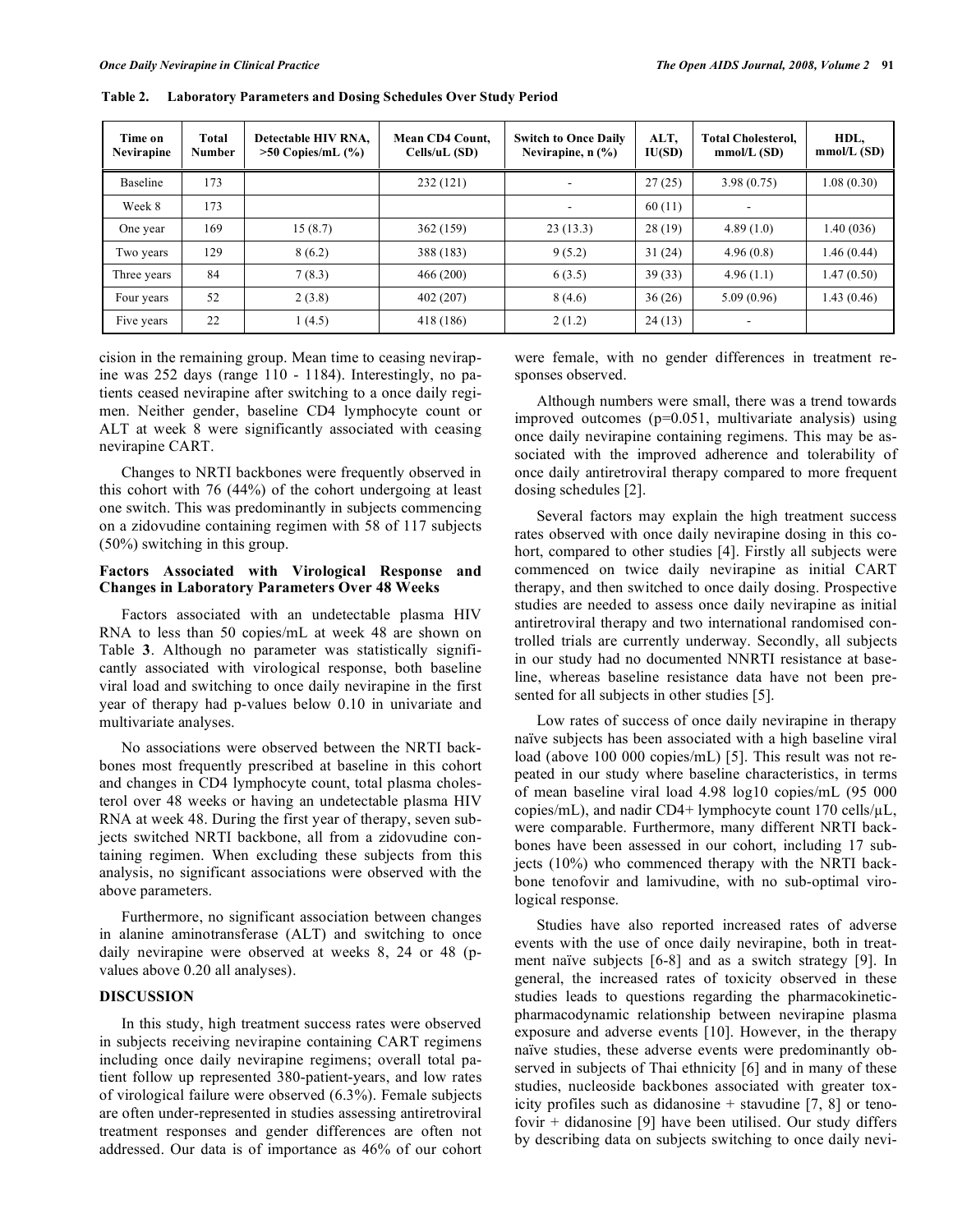#### **Table 3. Factors Associated with Changes in Laboratory Parameters Over 48 Weeks**

| Factors Associated with an Undetectable Plasma HIV Viral Load (< 50copies/mL) at 48 Weeks |                     |            |                     |  |
|-------------------------------------------------------------------------------------------|---------------------|------------|---------------------|--|
|                                                                                           | p-Value             |            |                     |  |
|                                                                                           | 95% CI              | Univariate | <b>Multivariate</b> |  |
| baseline CD4                                                                              | $-0.058$ to $0.074$ | 0.808      |                     |  |
| nadir CD4                                                                                 | $-0.058$ to $0.107$ | 0.560      |                     |  |
| baseline VL                                                                               | $-0.006$ to $0.131$ | 0.074      | 0.085               |  |
| gender                                                                                    | $-0.11$ to $0.12$   | 0.864      |                     |  |
| ethnicity                                                                                 | $-0.13$ to $0.12$   | 0.956      |                     |  |
| NRTI backbone                                                                             |                     | 0.516      |                     |  |
| switch in NRTI backbone during first year                                                 | $-0.12$ to $0.41$   | 0.267      |                     |  |
| switching to once daily nevirapine during first year                                      | $-0.329$ to $0.001$ | 0.051      | 0.051               |  |

**Association Between Changes in Laboratory Parameters Over 48 Weeks and Baseline NRTI Backbone** 

|                                 |                          | <b>All Cases</b> | <b>Excluding Cases Switching NRTI Backbone in First</b><br>Year |
|---------------------------------|--------------------------|------------------|-----------------------------------------------------------------|
| change in CD4 count (cells/uL)  |                          | $0.553*$         | $0.638*$                                                        |
| $AZT + 3TC$                     | $\overline{\phantom{a}}$ | ref              |                                                                 |
| $TDF + 3TC$ or $FTC$            | $-45$ to 72              | 0.643            |                                                                 |
| $ABC + 3TC$                     | $-70$ to 220             | 0.304            |                                                                 |
| HIV RNA $\leq$ 50 copies/mL (%) |                          | $0.450*$         | $0.509*$                                                        |
| $AZT + 3TC$                     | $\overline{\phantom{a}}$ | ref              |                                                                 |
| $TDF + 3TC$ or $FTC$            | $-0.21$ to $0.51$        | 0.232            |                                                                 |
| $ABC + 3TC$                     | $-0.287$ to $0.35$       | 0.794            |                                                                 |
| change total cholesterol (mg/L) |                          | $0.602*$         | $0.580*$                                                        |
| $AZT + 3TC$                     | $\overline{\phantom{0}}$ | ref              |                                                                 |
| $TDF + 3TC$ or $FTC$            | $-0.62$ to $0.38$        | 0.639            |                                                                 |
| $ABC + 3TC$                     | $-0.56$ to 1.4           | 0.407            |                                                                 |

\* Overall p-value for group.

rapine in combination with nucleoside backbones containing either lamivudine or emtricitabine, the NRTI backbones recommended in current treatment guidelines [1]. Interestingly, no toxicity related treatment discontinuation was observed in our cohort in subjects switching to once daily nevirapine.

 Frequently observed adverse events associated with nevirapine use include rash and hepatotoxicity. Safety analyses of nevirapine in different populations of HIV infected patients [11] with the recognition of a relationship between hepatotoxicity and CD4+ lymphocyte count lead to modification of nevirapine prescribing recommendations [12]. In our cohort, 4 (4%) male and 16 (20%) female subjects commenced nevirapine prior to the introduction of these recommendations (CD4+ lymphocyte count  $\leq 400$  and  $\leq 250$ , for male and female subjects, respectively), however no increased rates of toxicity were observed, probably due to small numbers.

 Limitations of this study include the retrospective cohort nature of the data and no therapeutic drug monitoring performed to assess plasma exposure of once daily nevirapine in our cohort. Furthermore many subjects switched NRTI backbone during the study period, and although switching NRTI therapy from thymidine analogues is in keeping with current clinical practice, this is a un-controlled variable in our analysis. Whilst awaiting the results of prospective studies assessing once daily nevirapine, data from this study suggests that switching to once daily nevirapine containing regimens results in durable virological responses, is safe and well tolerated.

#### **ACKNOWLEDGEMENT**

 Some of the data from this manuscript were presented as a poster presentation at the 11th European AIDS Conference / EACS, October 24-27 2007, Madrid, Spain (poster 7.9/02). Support to assist with the statistical analysis for this project was partly funded by an educational grant from Boehringer Ingelheim (UK).

#### **REFERENCES**

- [1] Gazzard B, Bernard AJ, Boffito M, *et al*. British HIV Association (BHIVA) guidelines for the treatment of HIV-infected adults with antiretroviral therapy. HIV Med 2006; 7(8): 487-503.
- [2] Ingersoll KS, Cohen J. The impact of medication regimen factors on adherence to chronic treatment: a review of literature. J Behav Med 2008; 31(3): 213-24.
- [3] van Heeswijk RP, Veldkamp AI, Mulder JW, *et al*. The steadystate pharmacokinetics of nevirapine during once daily and twice daily dosing in HIV-1-infected individuals. AIDS 2000; 14(8): F77-82.